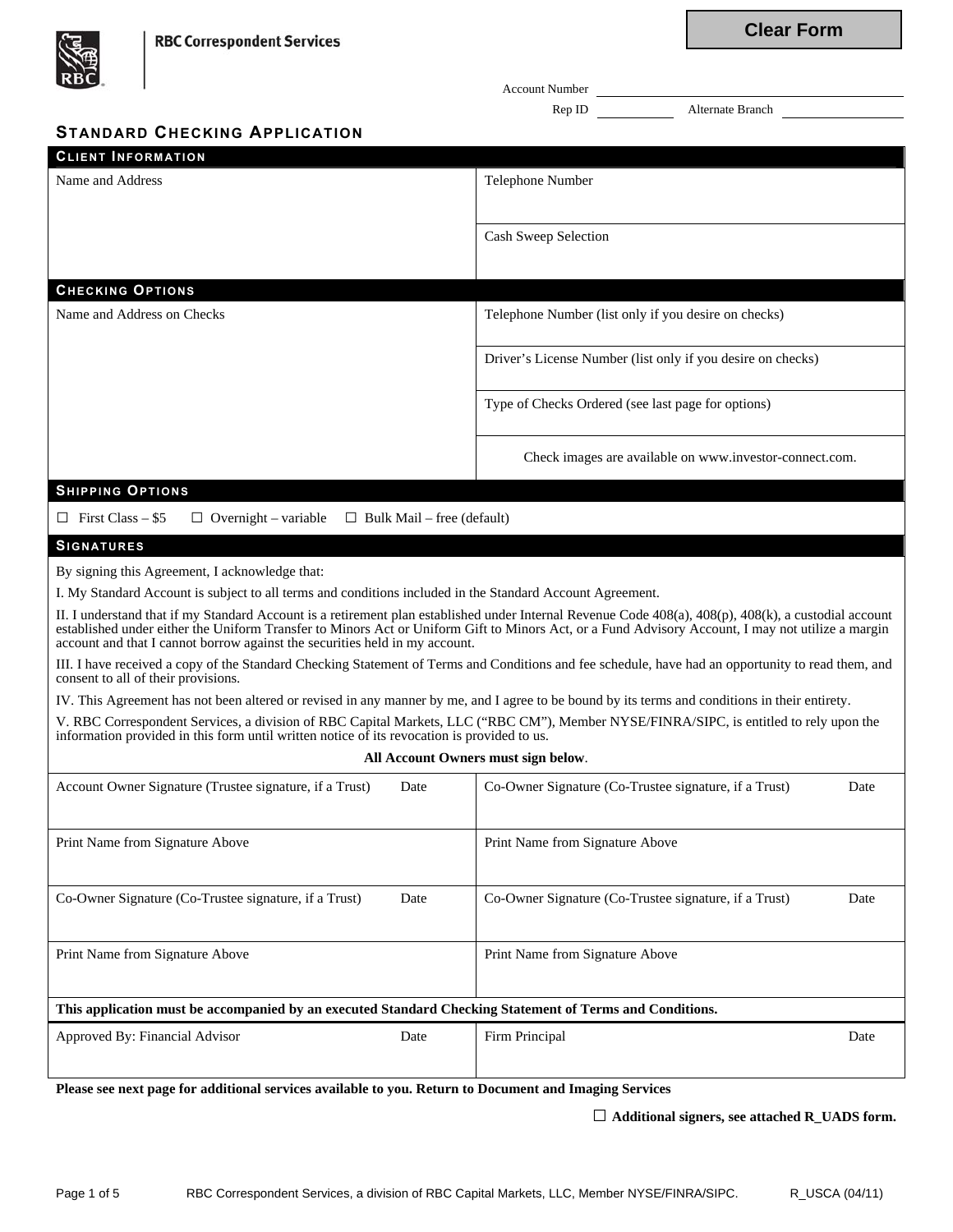

Account Number

Rep ID Alternate Branch

| <b>STANDARD CHECKING APPLICATION</b>                                                                                 |      |                                                                                                                                                |
|----------------------------------------------------------------------------------------------------------------------|------|------------------------------------------------------------------------------------------------------------------------------------------------|
| STANDARD CHECKING APPLICATION - ADDITIONAL SIGNERS                                                                   |      |                                                                                                                                                |
| $\Box$<br>I hereby authorize the following individual to sign the checks on the account.                             |      |                                                                                                                                                |
| $\Box$<br><b>Trust accounts:</b><br>do hereby authorize the following individual to sign my Standard Account checks. |      | I, the undersigned Trustee(s), represent and warrant that I have full authority under the Trust Agreement and applicable law to authorize, and |
| <b>Authorized Signer Signature</b>                                                                                   | Date | Print Name of Authorized Signer                                                                                                                |
| Notary Public Signature                                                                                              | Date | Seal Here                                                                                                                                      |
| STANDARD CHECKING APPLICATION - ADDITIONAL SIGNERS                                                                   |      |                                                                                                                                                |
| $\Box$<br>I hereby authorize the following individual to sign the checks on the account.                             |      |                                                                                                                                                |
| □<br><b>Trust accounts:</b><br>do hereby authorize the following individual to sign my Standard Account checks.      |      | I, the undersigned Trustee(s), represent and warrant that I have full authority under the Trust Agreement and applicable law to authorize, and |
| <b>Authorized Signer Signature</b>                                                                                   | Date | Print Name of Authorized Signer                                                                                                                |
| Notary Public Signature                                                                                              | Date | Seal Here                                                                                                                                      |
|                                                                                                                      |      |                                                                                                                                                |
| STANDARD CHECKING APPLICATION - ADDITIONAL SIGNERS                                                                   |      |                                                                                                                                                |
| I hereby authorize the following individual to sign the checks on the account.<br>⊔                                  |      |                                                                                                                                                |
| $\Box$<br><b>Trust accounts:</b><br>do hereby authorize the following individual to sign my Standard Account checks. |      | I, the undersigned Trustee(s), represent and warrant that I have full authority under the Trust Agreement and applicable law to authorize, and |
| <b>Authorized Signer Signature</b>                                                                                   | Date | Print Name of Authorized Signer                                                                                                                |
| Notary Public Signature                                                                                              | Date | Seal Here                                                                                                                                      |
|                                                                                                                      |      |                                                                                                                                                |
| ACCOUNT OWNER ADDITIONAL SIGNER AUTHORIZATION                                                                        |      |                                                                                                                                                |
| Account Owner Signature (Trustee signature, if a Trust)                                                              | Date | Co-Owner Signature (Co-Trustee signature, if a Trust)<br>Date                                                                                  |
| Print Name from Signature Above                                                                                      |      | Print Name from Signature Above                                                                                                                |
| Co-Owner Signature (Co-Trustee signature, if a Trust)                                                                | Date | Co-Owner Signature (Co-Trustee signature, if a Trust)<br>Date                                                                                  |
|                                                                                                                      |      |                                                                                                                                                |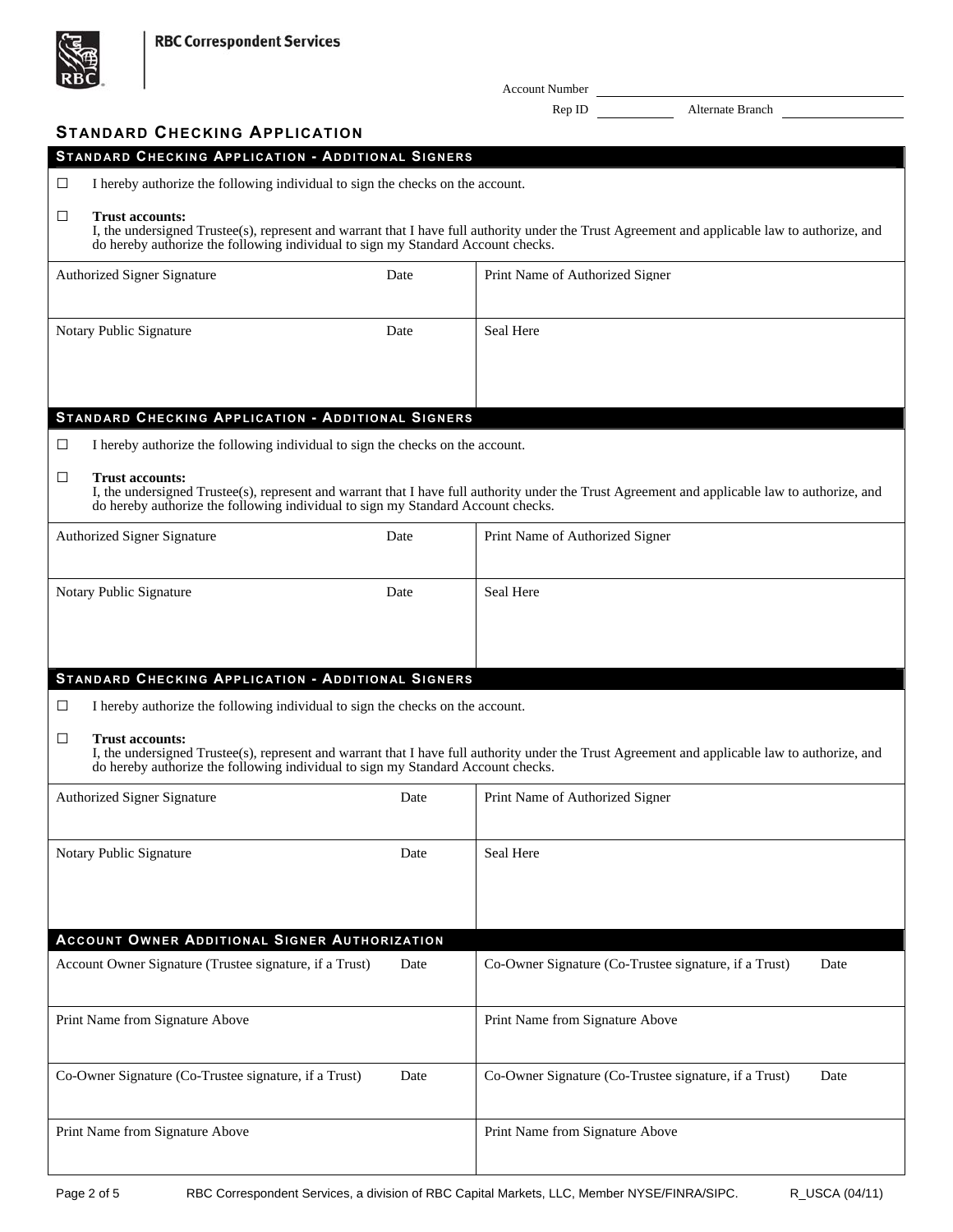

Account Number

Rep ID Alternate Branch

# **STANDARD CHECKING APPLICATION**

## **STANDARD CHECKING STATEMENT OF TERMS AND CONDITIONS**

## **Introduction.**

This statement governs the checkwriting feature of my securities account ("Account") introduced by my brokerage firm ("Firm") to RBC CM. By signing the Standard Checking Application or by writing a Check, I and each co-owner of my Account agree to be bound by this Statement of Terms and Conditions. I understand that in order to utilize the checkwriting feature on my Account, I may be required to deposit cash, securities or both.

## **Definitions.**

In this statement:

• "I", "me", and "my" means each person who signs the Standard Checking Application.

• "You", "your", and "RBC CM" means RBC Correspondent Services, a division of RBC Capital Markets, LLC, its affiliates, agents, employees and assigns.

• "Checks" mean both checks and check-like instruments technically known as payable through drafts by which I may withdraw funds from my Account.

• "Securities and/or other property" means, but is not limited to, money, securities, mutual fund shares, stocks, bonds, notes, options, governmental obligations, and financial instruments (except commodities transacted in a separate commodities account that you maintain for me).

• "Bank" means Wells Fargo Bank N.A., Red Wing, MN, or Bank One, Delaware, OH, or a successor institution of either one of them.

• "Business Days" means days on which RBC CM is open for business and, as applicable, days on which the Bank is open for business. Generally, Business Days are Monday through Friday, except holidays when the New York Stock Exchange is closed.)

### **Description of Checkwriting Feature**

**1. Access to Assets.** As a person who has executed a Standard Checking Application, I am entitled to exercise certain checkwriting privileges. By writing a Check, I may withdraw funds from my Account. Checks are drawn on RBC CM, but are payable through the Bank. Upon presentment by the Bank, RBC CM will pay my Checks if my Authorized Limit, as defined in Section 2, on the day each Check is presented to RBC CM exceeds the amount of the Check.

**2. Authorized Limit.** The amount available at any time for Check transactions (the Authorized Limit) will be the total of:

- a) the uninvested free credit cash balance in my Account held pending investment;
- b) the net asset value of my shares or interests in my Automatic Cash Investment Fund; and
- c) if I have opened a Margin Account, then the available margin loan value of securities held in my Margin Account. The total of these amounts may be reduced by the amount of all Checks paid by but not yet reimbursed to RBC CM. I acknowledge that my Authorized Limit may fluctuate from day to day.

**3. Authorized Deductions.** The Bank will notify RBC CM daily as to the amount of any Checks presented to the Bank. To reimburse RBC CM for payment of my checks, I authorize these deductions to occur in the following order, to the extent that sufficient funds can be provided, from the following sources:

- a) First, from the free credit cash balance in my Account pending investment.
- b) Second, if the free credit cash balance is insufficient, and if my cash credit balances are invested in an Automatic Cash Investment Fund, I authorize and instruct RBC CM to sell or redeem enough of my shares or interests to cover the amount due.
- c) Third, if I have opened a margin account (and executed a separate margin agreement) (a "Margin Account") with RBC CM, then, if such sources together are insufficient, RBC CM will lend funds to me in an amount sufficient for reimbursement payments to the extent possible within the available margin loan value of the securities in my Margin Account. This amount cannot exceed the margin loan value of securities in my Margin Account, which will serve as collateral for the loan. If RBC CM makes such advances, I will be charged interest from the date RBC CM makes payment to the Bank or itself on my behalf at the same rate and in the same manner as interest is charged by RBC CM for other margin loans.

Each payment by RBC CM to the Bank or itself reduces my Authorized Limit by the amount of the payment. I agree to maintain securities and other property in my Account to ensure that my Authorized Limit is sufficient to cover all Checks I write.

**4. Debits and Charges.** RBC CM will reimburse itself daily for:

- a) Checks that have been presented by the Bank and authorized for payment by RBC CM on my behalf;
- b) Charges or amounts I owe RBC CM for securities purchases I make, direct or order; and
- c) Loan repayment amounts that I may owe to RBC CM.

**5. Overdrafts.** I understand that if I write a Check that exceeds my Authorized Limit, the Check may either be paid or returned. If the Check is paid, I will have an overdraft that I agree to repay immediately to RBC CM. My obligation to pay such amounts to RBC CM shall be absolute and unconditional, even if RBC CM made such payment by mistake (for example, if my Authorized Limit was insufficient on the date such charges were presented to RBC CM). I understand that RBC CM intends to direct the Bank to return unpaid any Checks that exceed my then-applicable Authorized Limit.

**6. Stop Payments.** I understand that if I do not want the Bank to pay a Check that I have written, I may request RBC CM to place a stop payment order on the Check by notifying the Firm orally or by mail before the Check has been paid. I understand that my stop payment order must contain the account number, the number, date and amount of the Check and the name of the payee. I understand that if there are co-owners of the account, RBC CM will accept a stop payment order from any owner, regardless of who signed the Check. If my stop payment request is honored, I agree that I will hold RBC CM and the Bank harmless for all expenses each incurs on account of the stop payment order. If, contrary to such stop payment order, payment is nevertheless made through inadvertence, accident or oversight, I agree that the liability of the Bank and RBC CM will be limited to the amount of the actual loss sustained up to the amount of the Check.

**7. Fees, Interest, and Other Charges.** All fees that are related to the Checkwriting feature of my Account will be automatically debited against the available cash or money market fund shares in my Account. RBC CM will deduct all such fees from my Account when it is opened and as they are incurred thereafter. Specific fees are outlined on the Fee Schedule.

I also agree to pay:

- a) agency commissions or dealer charges that you impose on transactions in my accounts;
- b) fees and costs that you incur in connection with transactions in my accounts;
- c) custody or other fees that you may impose with respect to my accounts; and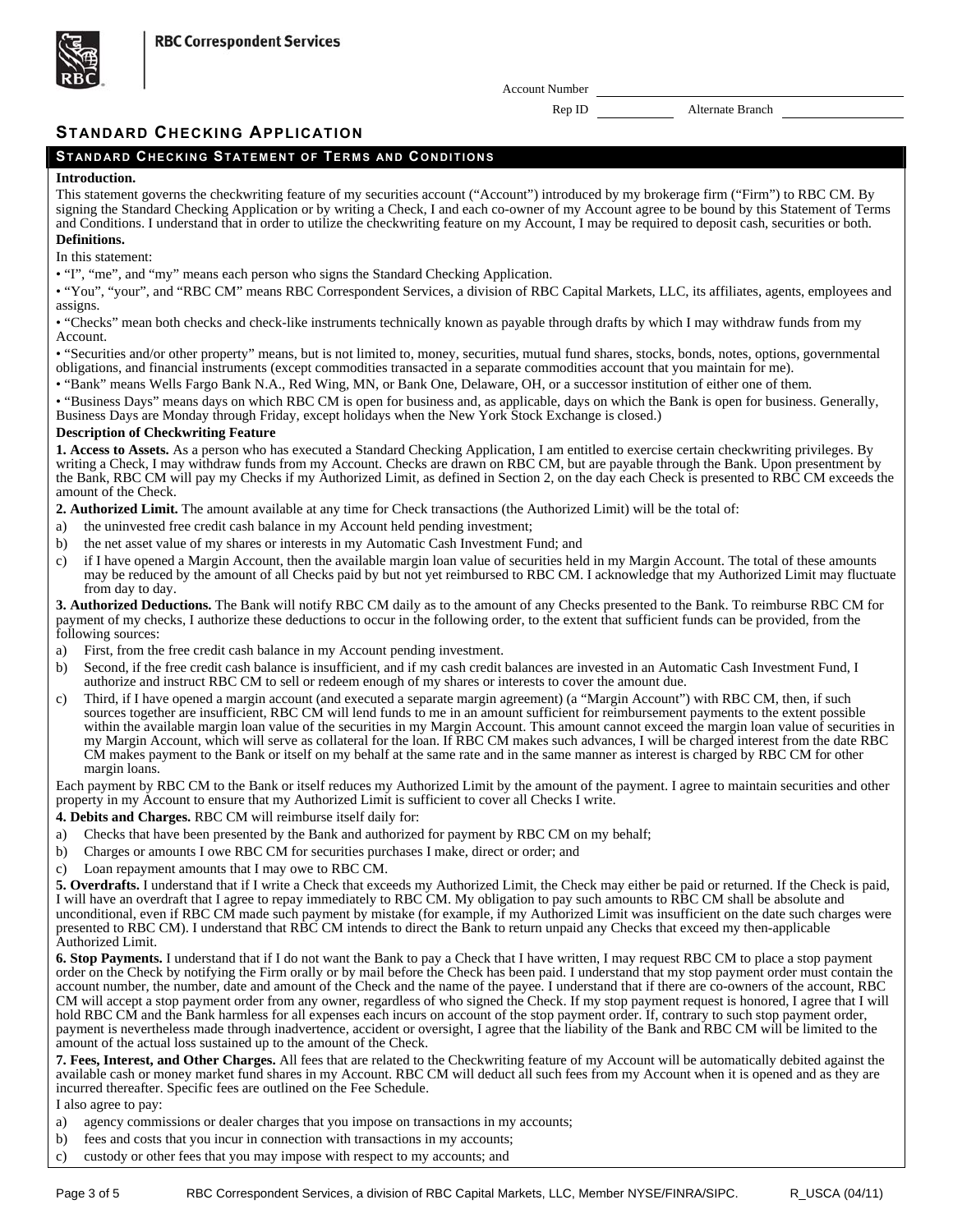**RBC Correspondent Services** 



Account Number

Rep ID Alternate Branch

# **STANDARD CHECKING APPLICATION**

# **STANDARD CHECKING STATEMENT OF TERMS AND CONDITIONS CONTINUED**

such charges as you may apply toward costs of using your facilities and extra services

I agree to pay interest to you on any debit or delinquent balances. The interest rate paid will be your customary rate but never over the maximum lawful rate, if any. I further agree to pay on demand any debit balance owing with respect to my Account.

I may write Checks only in amounts that, when aggregated with my other Account charges, are within my Authorized Limit. My Checks may not be certified and the proceeds of my Checks will be mailed or wired in accordance with my Check payee's instructions or made available to me or the Check payee when available, which may, but will not necessarily be, on the business day following the date on which the Check is presented to RBC CM by the Bank.

**8. Privacy.** I authorize you to provide information to others concerning my credit standing and history to the extent lawfully requested and I understand that any information I provide to RBC CM in connection with my Account may be disclosed to the Bank. Otherwise, I understand that information about me or my account will be kept confidential in accordance with RBC CM's Privacy Policy.

### **9. Periodic Reports.**

- a) I will also receive a monthly account statement from RBC CM that will report the activity in my Account. This includes, but is not limited to:
	- Securities bought or sold;
	- All Checks drawn on RBC CM; and
	- Any other charges against my Account during that month.
- b) Transaction confirmations and statements of my Account will be conclusive as to accuracy and RBC CM's authorization to execute trades indicated on the confirmations or statements. I UNDERSTAND THAT I SHOULD REVIEW STATEMENTS OF MY ACCOUNT CAREFULLY. STATEMENTS FOR MY ACCOUNT SHALL BE CONCLUSIVE IF NOT OBJECTED TO IN WRITING WITHIN TEN (10) BUSINESS DAYS AFTER FORWARDING BY RBC CM TO ME BY MAIL OR OTHERWISE.

**10. Conduct of Accounts.** All transactions in my Account will be handled in accordance with and subject to each of the following:

- a) applicable constitutions, rules, regulations, bylaws, customs, and usages of the NYSE, Financial Industry Regulatory Authority, Inc. and any exchanges, markets, and clearing corporations, on which RBC CM executes and clears the transactions; and
- b) applicable rules and regulations of any governmental or regulatory body, including statutes and regulations of clearing house associations, the Federal Reserve Board and any Federal Reserve Bank to which items are forwarded, as they may be modified from time to time, having jurisdiction over the Bank.

### **11. Termination of Checkwriting.**

- a) I may terminate my participation in the checkwriting feature of my Account at any time upon written notice to RBC CM. RBC CM may terminate my participation in the checkwriting feature of my Account at any time. I remain responsible for any charges to my Account and any outstanding Check transactions that occurred before or after termination.
- b) I will promptly return all unused Checks to:

## **RBC Capital Markets, LLC Investment Access Department 510 Marquette Avenue**

## **Minneapolis, Minnesota 55402**

c) Failure to return Checks to RBC CM may result in delay in complying with instructions as to the disposition of assets in my Account. **12. Automatic Cash Investment Option.** Any available cash balance at the end of each week will be automatically invested or deposited in the cash investment option that I have designated on the Standard Checking Application. I may change my choice from time to time by notifying RBC CM in writing. If I fail to designate a cash investment option, RBC CM will select the Prime Money Market Fund managed by RBC Global Asset

Management (U.S.) Inc. as my cash investment option.